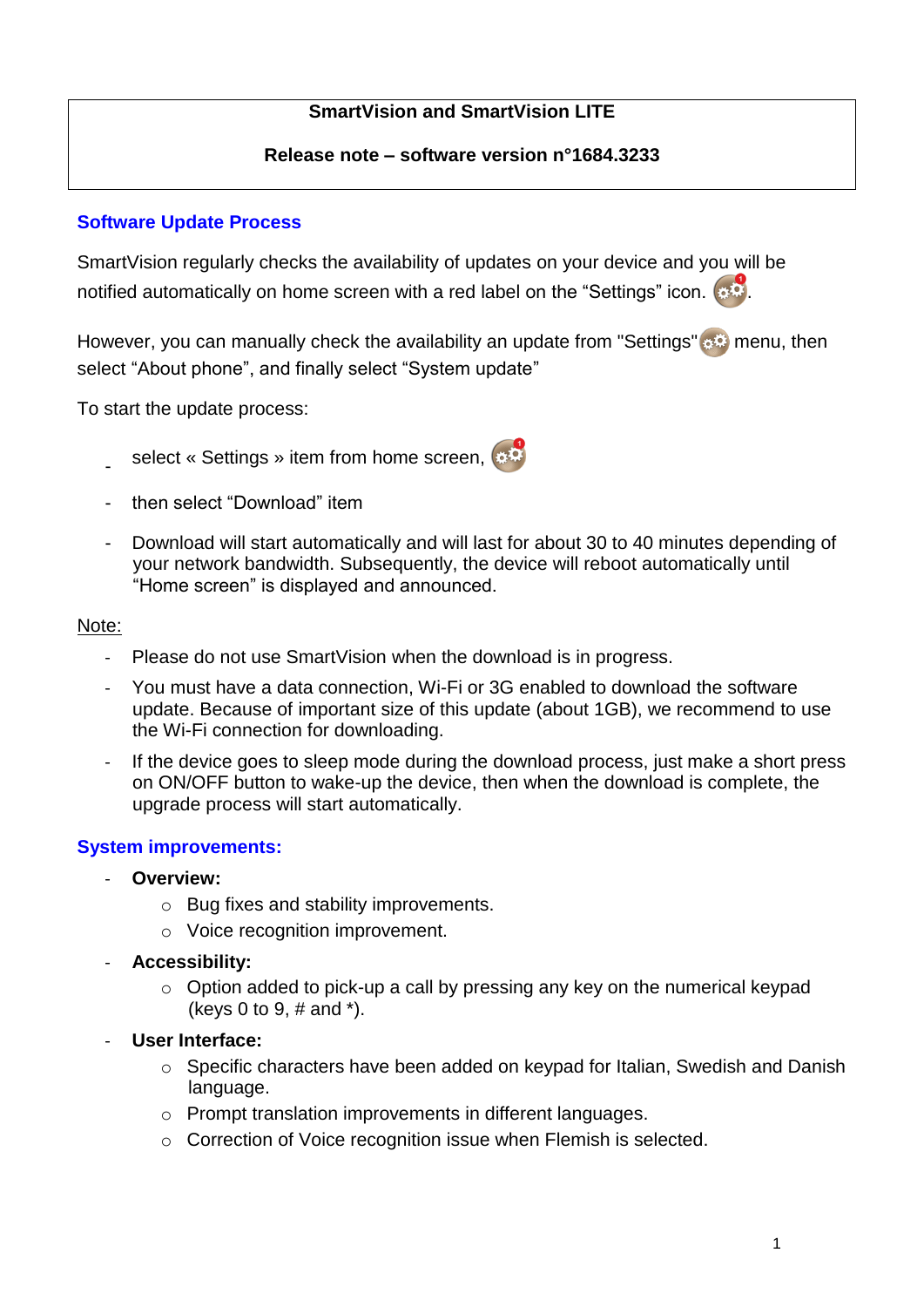# **New Applications:**

- **Note**
	- o This new application allows you to create, read, edit and remove a textual note. Reading a note is more easy thanks to the advanced navigation options by using keypad shortcut :
		- Key "OK" : play / pause the vocalization
		- Key "1" : move backward by character
		- Key "2" : move forward by character
		- Key "4" : move backward by word
		- Key "5" : move forward by word
		- Key "7" /star: restart from the beginning
		- Key "8" / hash: move to the end

## - **Vocal User Manual**

o The new "Vocal User Manual" application allows downloading, listening and browsing the audio user manual (not available for all languages).

# - **KAPSYS Tutorial**

o The new "KAPSYS Tutorial" application helps you do discover and configure accessibility of your SmartVision.

## **Application Improvements:**

- **Alarm:**
	- o Accessibility improvement.
- **Calendar**
	- $\circ$  Accessibility improvement to create a new event: all items are fully vocalized and fully accessible by using up and down arrow keys.
	- o Event list summary vocalization has been improved to be clearest.
	- o Event notification from "Notification status bar" is now accessible with keypad.
- **Email:**
	- o Selection of recipient candidate from people list has been improved.
- **FM Radio:**
	- o An option into "Menu" has been added to mute the radio when exit the FM-Radio application.
- **Kapten (GPS):**
	- o GPS settings are automatically set when the application is launched
	- o Map discovery: correction of the issue of the wrong clock indication announcement.
	- o "Favorite" category has been added as destination.